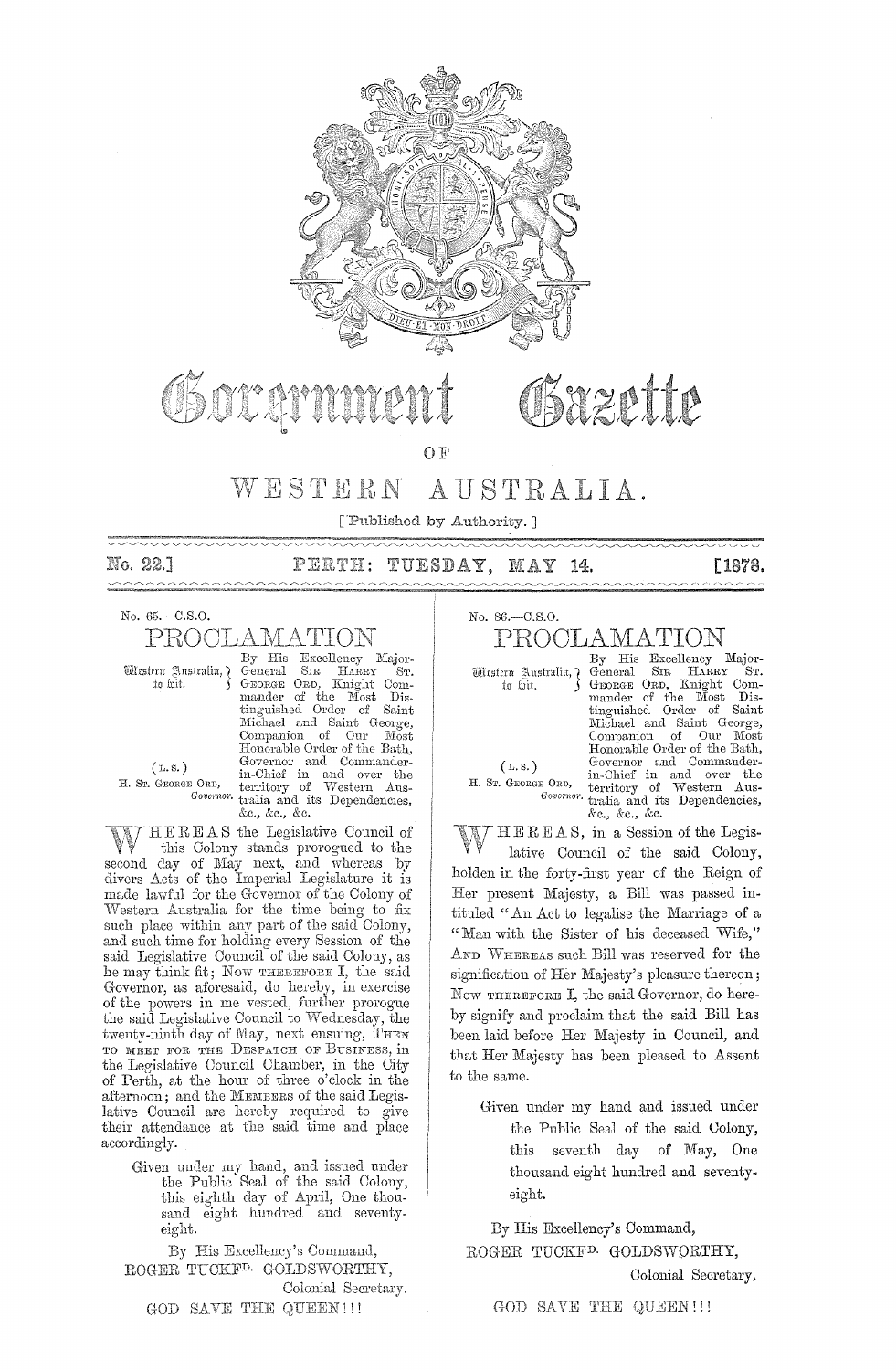No. 89.-C.S.O.

#### Colonial Secretary's Office, Perth, 11th May, 1878.

IS Excellency the Governor has been pleased to appoint the following Gentlemen to be Returning Officers for the various Electoral Districts, and the undermentioned<br>Places to be the Polling Places for such Districts:-

| Town Hall, Perth.<br>Perth   James Broun Roe, Esq.<br>Fellows'<br>Odd<br>J. G. Slade, Esq.<br>Fremantle<br>$\overline{\phantom{a}}$<br>$\cdots$<br>Fremantle.<br>Magistrates' Court<br>Geraldton  Geo. Eliot, Esq.<br>1<br>House, Geraldton.<br>$\mathbf{Y}$ ork<br>do. York.<br>W. Cowan, Esq.<br>Do.<br>$\ddotsc$<br>$\cdots$<br>$\ddotsc$<br>do. Newcastle.<br>R. Fairbairn, Esq<br>Do.<br>Toodyay<br>$\ddotsc$<br>$\ddotsc$<br>do. Guildford.<br>N. E. Knight, Esq.<br>Do.<br>Swan<br>$\dddotsc$<br>.<br>do. Greenough.<br>E. H. Laurence, Esq.<br>Greenough<br>Do. –<br>$\cdots$<br>Do. do. Bunbury.<br>Wellington<br>W. P. Clifton, Esq.<br>$\ddotsc$<br>J. S. Harris, Esq.<br>do.<br>Vasse<br>Do.<br>. 1<br><br>G. E. C. Hare, Esq.<br>do.<br>Albany<br>Do.<br><br> | Polling Place.                      |
|----------------------------------------------------------------------------------------------------------------------------------------------------------------------------------------------------------------------------------------------------------------------------------------------------------------------------------------------------------------------------------------------------------------------------------------------------------------------------------------------------------------------------------------------------------------------------------------------------------------------------------------------------------------------------------------------------------------------------------------------------------------------------|-------------------------------------|
|                                                                                                                                                                                                                                                                                                                                                                                                                                                                                                                                                                                                                                                                                                                                                                            | Hall.                               |
| Murray &<br>₹<br>J. G. Murray, Esq.<br>do.<br>Do.<br>Williams<br>do. Roebourne.<br>R. J. Sholl, Esq.<br>$\operatorname{Northern}$<br>Do.                                                                                                                                                                                                                                                                                                                                                                                                                                                                                                                                                                                                                                   | Busselton.<br>Albany.<br>Pinjarrah. |

By His Excellency's Command, ROGER TUCKF<sup>D.</sup> GOLDSWORTHY, Colonial Secretary.

No. 87.-C.S.O.

Colonial Secretary's Office, Perth, 9th May, 1878.

#### GUANO.

#### Lacepede Islands-Western Australia.

TTHE Government of Western Australia invites tenders from persons desirous of obtaining the sole right to remove guano from the Lacepede Islands group, which is situated<br>in about 17° South Latitude, and 122° East Longitude from Greenwich, and on which it is calculated that there are now at least 40,000 tons of guano. Such tenders must be sent in to the Colonial Secretary, Perth, Western<br>Australia, on or before the 15th October next, but the Government does not bind itself to accept the highest or any tender.

All tenders will have to state the price or royalty offered per ton for the guano (1) if<br>shipped in the natural state; (2) if artificially prepared, dried, or sifted before shipment.

The person whose tender may be accepted<br>(hereinafter spoken of as "the contractor") will have to bind himself to the following conditions:

- 1. To remove the whole of the guano that there may be on the Islands.
- 2. To take it away at the minimum rate of twenty thousand tons a year.
- 3. To remove the guano in such a manner and from such places as may be from time to time pointed out by the Government Officer stationed on the Islands; and the contract will contain a clause providing that in case of the breach or neglect of these conditions,<br>the contract shall be void, and the<br>contractor shall forfeit all buildings, erections, and plant that he may have set up on any of the Islands, and also<br>the sum of two thousand pounds hereinafter mentioned.

The contractor will be required, within seven days after receiving a notification by Telegraph or otherwise that his tender is accepted, and be-

fore the issue of any license, to deposit in the hands of the Western Australian Government, or of such person as they may name as their<br>agent in this behalf, the sum of Two thousand pounds, as security for the due performance<br>of the contract, and this sum will be retained by the Government until the termination of<br>the contract, and will be liable to forfeiture as hereinbefore mentioned. He will also be required at the same time to pay a like sum of Two thousand pounds, by way of royalty, in<br>advance. The contractor will at no time advance. be at liberty to remove any guano unless the royalty agreed upon has been paid, and no less sum than Two thousand pounds will be accepted at any time in payment of royalty until such time as there is left on the Islands a quantity of guano the agreed royalty on which shall be less than two thousand pounds.

The only instructions that will be given to the Government Officer stationed on the Islands, and which he will be required to insist upon with regard to the manner in which and the places from which the guano shall be removed, will be to divide the Islands into convenient sections, to point out the section or sections<br>from which guano may be removed, and to<br>require that the whole of any one section be cleared before any new ground is entered on.

The quantity of guano taken by each ship on which royalty has to be paid shall be ascertained by adding 25 per cent. to the registered tonnage of timber-built ships, and 40 per cent. to the registered tonnage of iron-built ships, provided that, if the captain or agent of any ship, or the Government Officer, shall in any instance be dissatisfied with the foregoing arrangement, he shall be at liberty to cause the ship to be exactly measured according to Lloyd's rules, and the number of cubical feet<br>so ascertained divided by 40 shall be taken to be the tonnage capacity of the ship.

No tonnage, light, or harbor dues will be charged in any port of the Colony on ships solely engaged in the guano trade, and no customs duties will be levied on goods and stores that may be landed on the islands for persons solely employed in the preparation and shipment of guano.

The contractor will be at liberty to erect on any or all of the islands any buildings, jetties, tramways, &c., and, subject to the conditions before expressed as to forfeiture, to remove the same at any time within six months of the termination of the contract.

No license for the shipment of guano under<br>the regulations now in force will be granted after the 15th August next, and every such license granted after the date hereof, will<br>provide for the compulsory removal of the<br>guano for the shipment of which it is the permit, before the 15th October next.

It will at all times be optional with the licensee to ship the guano in its natural state, or artificially prepared, dried, or sifted.

The contract to be entered into in pursuance of this notice shall be deemed to commence on January 1st, 1879.

Each tender, unless otherwise expressed, shall be deemed to be open to acceptance by the Government for the space of one calendar month from the 15th October, and the Government shall be at liberty to accept any tender by notifying to the person making it, by telegraph, that his tender is accepted. Any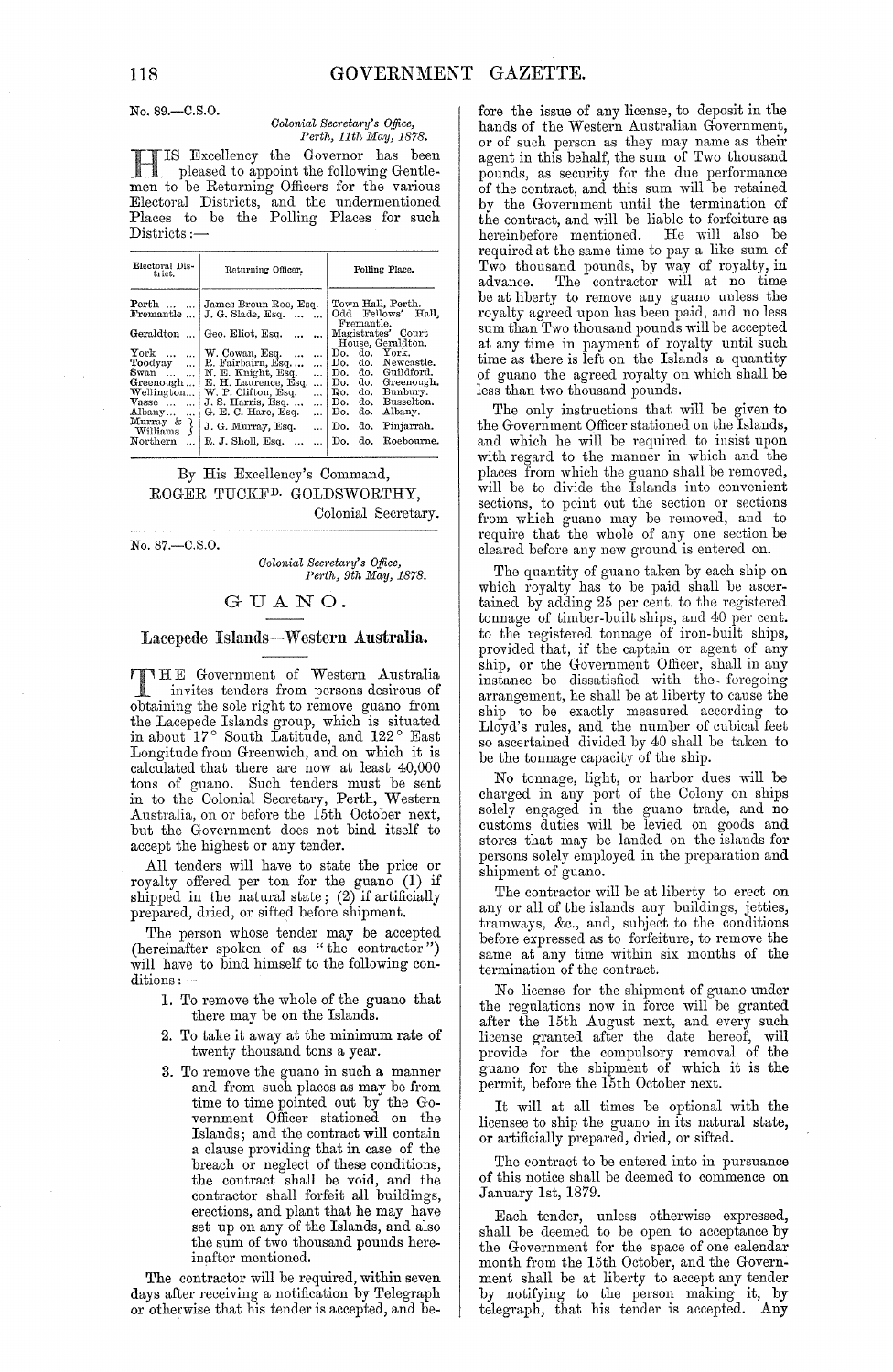person who shall tender, and, on his tender being accepted, shall fail to pay the two several sums of Two thousand pounds as hereinbefore set forth, shall be deemed to have broken his contract, and the Government shall thereupon be at liberty to accept any other tender, and to hold such person responsible for all loss consequent on his breach of contract.

By His Excellency's Command, MALCOLM FRASER, Surveyor General, in the absence of the Colonial Secretary.

No. 77.-C.S.O.

*Colonial Secretary's Office,* 

*Perth, 1st May, 1878.* HIS Excellency the Governor has been pleased to direct that the Anniversary of Her Majesty's Birthday shall be observed on Friday, the 31st of May.

By His Excellency's Command, ROGER TUCKFD. GOLDSWORTHY, Colonial Secretary.

No. 50.-C.S.0.

*Colonial Sec)'etal'Y's O.ffice, Pel'th, 8th March, 1878.* 

If I is hereby notified that the Government is<br>prepared to let with in the Severnment is prepared to let, with immediate possession, the Public Buildings hitherto occupied as a Police Station viz.:

> 131-miles, Albany Road (with paddock of about 50 acres).

For particulars apply to the Superintendent of Police.

*BV* His Excellency's Command, ROGER TUCKFD. GOIJDSWORTHY, Colonial Secretary.

> *Surveyor General's Office,* ...<br>Perth, 9th May, 1878. *Pe'fth, 9th JJIay, 1878.*

**TENDERS** will be received at the Telegraph<br>Stations at Eucla and Albany, or at the<br>Suppose Cancelle Office, Both and an actions Stations at Eucla and Albany, or at the Surveyor General's Office, Perth, on or before Saturday, the first day of June next, from persons willing to perform the following service, viz.: Either to (1) Bore or (2) Sink a Wellshaft for Water on the Hampton Range, Eucla District, in such locality as may be agreed on, within a distance of not less than 10 (ten) miles North of the face of the Range, 20 (twenty) miles West of the Telegraph Station at Eucla.

Tenders to state price per foot, for all necessary plant, labor, and materials for boring or sinking, to a depth not to exceed three hundred feet, through either rock or any other formation met with.

Fuller particulars can be obtained from the Surveyor General's Office, Perth.

> By His Excellency's Command, MALCOLM FRASER, Surveyor General.

*Office of the Centred Boa"d of Education, Perth, 13th May, 1878.* 

THE Central Board of Education has been<br>pleased to annoint Mnc. II pleased to appoint MRS. HALE to be a Member of the Board of Education for the Kojonup District, *vice* Mrs. Thomas Chipper, deceased.

> CHAS. L. HOWARD, Secretary.

#### *Office of the Central Board of Education, Perth, 13th May, 1878.*

THE Central Board of Education has been<br>pleased to appoint the following gentle-<br>mon to be Mombove of the Board of Education men to be Members of the Board of Education<br>for the Roebourne District, viz. :—

MESSRS. R. J. SHOLL, G.R., FRED. PEARSE, J.P., FARQUHAR MCRAE, HENRY CAVE, and GEOEGE DONEGAN.

> CHAS. L. HOWARD, Secretary.

*Depa,·trnent of Pttblic Works, Pedh, 24th Ap'il, 1878.* 

TENDERS (endorsed "Tender for Police , Stettion, Esperance Bay,") will be received at this Office until noon of Friday, the 31st May, from persons willing to erect a Police Station at Eucla.

Tenders to state the shortest time in which the work will be performed.

Copies of Plan and Specification may be seen at the Office of the Government Resident, Albany.

The Government do not bind themselves to accept the lowest or any tender, and will require the guarantee of two responsIble persons for the due performance of the Contract.

Forms of Tender may be had on application to the various Resident Magistrates, and at the Public Works' Office, Perth, where Plans, Specifications, Conditions, and full particulars can be obtained.

No tender will be entertained unless on the prescribed form.

JAS. H. THOMAS,

Director of Public Works.

#### *Depal·tment of Public W01'ks,*  Perth, 3rd April, 1878.

**TENDERS** (endorsed "Tender for Railway<br>
Station, Northampton,") will be received<br>
at this Office until near of Wednesday the at this Office until noon of Wednesday, the 15th May, from persons willing to erect a Railway Station at Northampton.

Tenders to state the shortest time in which the work will be performed.

Copies of Plan and Specification may be seen, and full particulars obtained, on application at the Office of the Resident Engineer, Geraldton.

The Government do not bind themselves to accept the lowest or any tender, and will require the guamntee of two responsible persons for the due performance of the Contract.

Forms of Tender may be had on application to the various Resident Magistrates, and at the Public Works' Office, Perth; where Plans, Specifications, Conditions, and full particulars can be obtained.

No tender will be entertained unless on the prescribed form.

> JAS. H. THOMAS, Director of Public Works.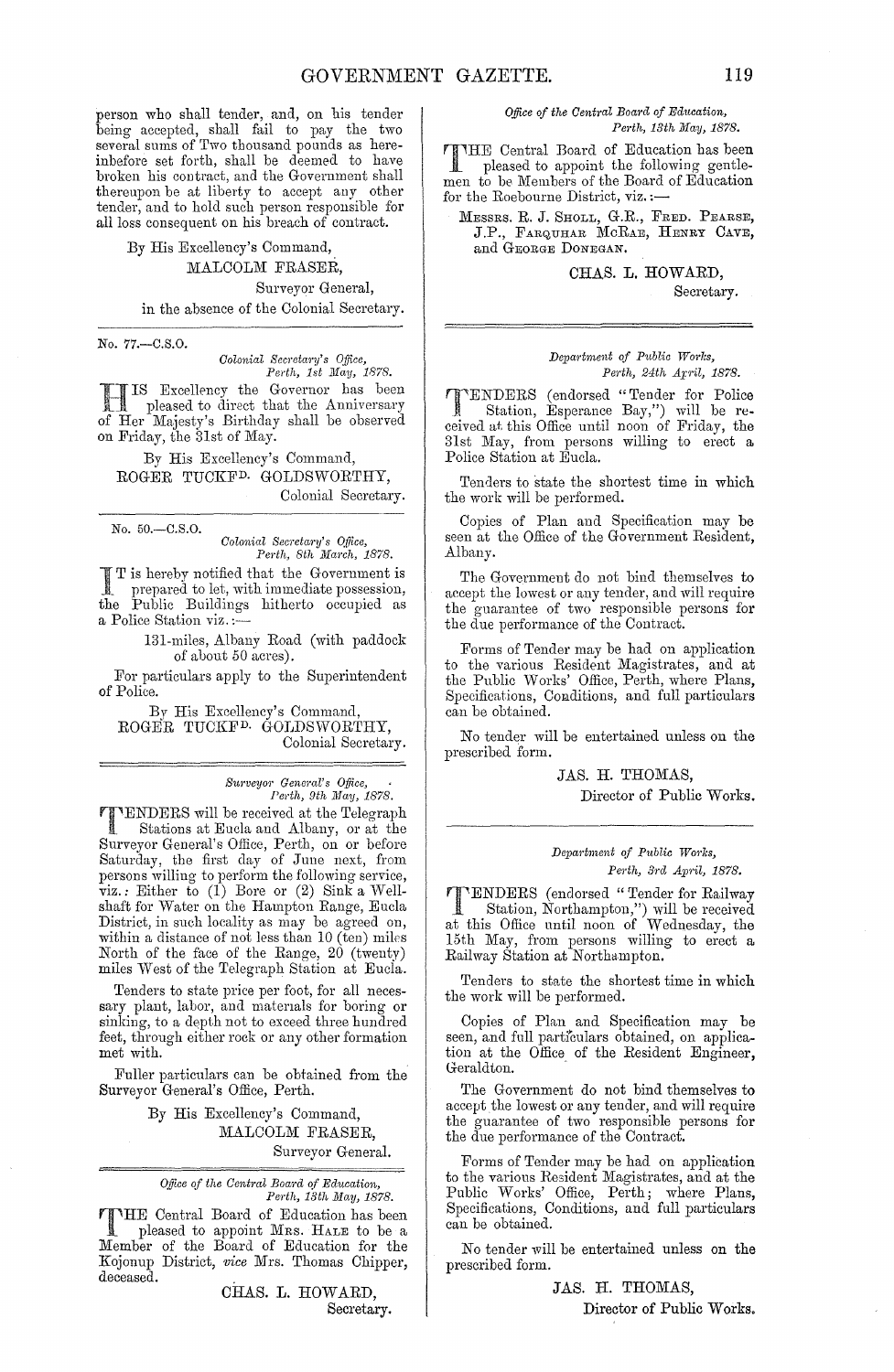#### Department of Public Works, Perth, 16th April, 1878.

from persons willing to perform certain repairs<br>to the Old South Jetty and roof of Goods' Shed, Fremantle.

 $\begin{minipage}{.4\linewidth} \hbox{Copy of specification may be seen on appli-cation at the Office of the Harbor Master,} \end{minipage} \vspace{0.5mm}$ Fremantle.

Tenders to state the shortest time in which the work will be completed.

The Government do not bind themselves to all covernment to not bind themselves to<br>accept the lowest or any tender, and will<br>require the guarantee of two responsible<br>persons for the due performance of the Contract.

Forms of Tender may be had on application to the various Resident Magistrates, and at the<br>Public Works' Office, Perth, where Specifications, Conditions, and full particulars can be obtained.

No tender will be entertained unless on the prescribed form.

#### JAS. H. THOMAS,

Director of Public Works.

Price per

#### NOTICE.

TTHE following Admiralty Charts, including those containing the latest surveys by Captain W. E. Archdeacon, R.N., are now procurable at the Survey Office, Perth, and the Office of the Harbor Master, Fremantle, at the undermentioned prices:-

|                                                      | .              |
|------------------------------------------------------|----------------|
|                                                      | s.             |
| Champion Bay, No. 1725                               | 3              |
| Champion Bay to Cape Naturaliste (including          |                |
| Swan River), No. 1033                                | 5              |
| Gage's Roads and Cockburn Sound, No. 1058            | 5              |
| (Nos. 1033, 1058, and 1725, are from Captain         |                |
| Archdeacon's recent surveys).                        |                |
| King George's Sound and Princess Royal Harbor,       |                |
|                                                      |                |
| No. 2619                                             | 5<br>5         |
| Terra Australis, No. 1059                            |                |
| Gage's Roads, Swan River, and Rottnest Island,       |                |
| No. 1700                                             | 5              |
| C. Catastrophe to Nuyts Archipelago, No. 1061        | 5              |
| North Coast of Australia, No. 1044.                  | 5              |
| Torres Straits, No. 2375                             | 5              |
| Australia, North and East Coast, No. 2354            | 5              |
| Torres Strait, North and East entrances with the     |                |
| outlying reefs, No. 2422                             | 5              |
| Admiralty Gulf and Vansittart Bay, on the North-     |                |
| West Coast, No. 1050                                 | 1              |
| The Buccaneer Archipelago, on the North-West         |                |
| Coast, No. 1052                                      | 2              |
| Entrance to Port Gregory, compiled in Survey         |                |
| Office, Perth (not to be fully depended on)<br>. .   | 3              |
| Terra Australis, No. 1060                            | 5              |
| North-West Coast of Australia, No. 1048<br>i.        | 5              |
| North-West Coast of Australia, No. 1047              | 5              |
| $\ddot{\phantom{1}}$<br>The Houtman Rocks, No. 1723  | 3              |
| Camden Bay to Vansittart Bay, No. 1051               | $\overline{2}$ |
| . .<br>Part of the North-West and West-Coast of Aus- |                |
|                                                      |                |
| tralia, No. 1055                                     | 5              |
| West Coast of Australia, No. 1056<br>. .             | 5              |
| Sharks Bay, No. 518                                  | 5              |
| Exmouth Gulf, No. 1054<br>. .                        | 1              |
| Plan of Cambridge Gulf, No. 1049<br>. .              | $\mathbf{1}$   |
| South Coast of Australia-Great Australian            |                |
| Bight to Cape Jervois, &c., No. 1061                 | 5              |
|                                                      |                |
| MALCOLM<br>FRASER.                                   |                |

Surveyor General.

### Crown Lands' Office,<br>Perth, 2nd May, 1878. New Suburban Lots in the Town of Pinjarra.

T is hereby notified, for general information, that 10 additional Suburban Lots of land, each containing about  $5\frac{1}{3}$  acres, have been laid out in the townsite of Pinjarra, and are now open for purchase under the existing Land Regulations.

The new lots are numbered 80 to 89, inclusive. MALCOLM FRASER.

Commissioner of Crown Lands.

#### Crown Lands' Office, Perth, 9th May, 1878.

**DETURN** of Applications for Leases and<br> **L** Licenses of Crown Lands approved<br>
during April, 1878.—

| No.                                                                                                                                                                                          | Applicants.                                                                                                                                                                                                                                                                                                                                                                                                                                                                                                                                                                                             | Class.                                                                                                                                          | Acres.                                                                                                                                            | Rent.                                                                                                                                                                                                                                                                                                                                                                                                                                                                                           |
|----------------------------------------------------------------------------------------------------------------------------------------------------------------------------------------------|---------------------------------------------------------------------------------------------------------------------------------------------------------------------------------------------------------------------------------------------------------------------------------------------------------------------------------------------------------------------------------------------------------------------------------------------------------------------------------------------------------------------------------------------------------------------------------------------------------|-------------------------------------------------------------------------------------------------------------------------------------------------|---------------------------------------------------------------------------------------------------------------------------------------------------|-------------------------------------------------------------------------------------------------------------------------------------------------------------------------------------------------------------------------------------------------------------------------------------------------------------------------------------------------------------------------------------------------------------------------------------------------------------------------------------------------|
| $\Lambda$ 3022<br>,, 3040<br>,, 3074<br>,, 3075<br>,, 3076<br>,, 3293<br>,, 3294<br>,, 3298<br>,, 3311<br>211<br>391<br>1251<br>1252<br>1264<br>1269<br>1270<br>1271<br>1274<br>1276<br>1277 | AVON.<br>Wm. Shaddick<br>$\ddotsc$<br>Rosendo Salvado<br>$\ddotsc$<br>J. H. & J. W. Gregory<br>J. H. Gregory<br>$\sim$<br>$\frac{Do}{J. H. Monger}$<br>$\ddotsc$<br><br>Do.<br>James W. Morrell<br>Jas. Whittington<br>Radcoc.<br>$\ddotsc$<br><br>Jas. Whittington<br>Est. R. W. Badcock<br><br>Pat. Murphy<br>John Byfield<br>Wm. Byfield<br>Geo. N. Morse<br>$\ldots$<br>$\ddotsc$<br>$\ddotsc$<br>$\cdots$<br>Thos. Shehan<br>J. H. Monger<br>S. E. Walton<br>Wm. Beckett<br>$\ldots$<br>$\cdots$<br>$\ddotsc$<br>$\ddotsc$<br>Wm. Morrison<br>$\ddotsc$<br>Do.<br>$\cdots$<br>$\cdots$<br>$\cdots$ | 1<br>,,<br>,,<br>,,<br>,,<br>وو<br>,,<br>,,<br>,,<br>S.O. Lea.<br>$\overrightarrow{S}$ . O. Lic.<br>,,<br>,<br>,,<br>,,<br>,,<br>,,<br>,,<br>,, | 3000<br>11100<br>5000<br>10000<br>2127<br>860<br>820<br>6000<br>2000<br>100<br>100<br>100<br>100<br>100<br>100<br>100<br>120<br>100<br>100<br>100 | Ŀ<br>d.<br>s.<br>ı<br>€<br>0<br>$^{9}$<br>11<br>0<br>$\mathbf{0}$<br>$\bf{0}$<br>5<br>$^{10}$<br>$\theta$<br>$\bf{0}$<br>$\overline{2}$<br>3<br>$\bf{0}$<br>ı<br>0<br>0<br>ı<br>$\mathbf 0$<br>$^{0}$<br>6<br>$\boldsymbol{0}$<br>0<br>$\frac{2}{5}$<br>$\bf{0}$<br>$\bf{0}$<br>0<br>0<br>55555<br>0<br>$\bf{0}$<br>$\theta$<br>0<br>$\mathbf{0}$<br>$\mathbf 0$<br>0<br>0<br>$\bf{0}$<br>0<br>$\bf{0}$<br>0<br>$\frac{6}{5}$<br>$\theta$<br>0<br>0<br>0<br>5<br>$\bf{0}$<br>0<br>$\theta$<br>0 |
| 1249<br>1250<br>1262                                                                                                                                                                         | CANNING.<br>$\mathop{\rm Dun.}\nolimits$ Cumming<br>$\ddotsc$<br>Do.<br><br>J. & H. Buckingham                                                                                                                                                                                                                                                                                                                                                                                                                                                                                                          | S.O. Lic.<br>55<br>,,                                                                                                                           | 300<br>100<br>200                                                                                                                                 | 0<br>15<br>0<br>0<br>5<br>0<br>$\overline{0}$<br>10<br>0                                                                                                                                                                                                                                                                                                                                                                                                                                        |
| 1233                                                                                                                                                                                         | COCKBURN SOUND.<br>David Joslin<br>$\ddotsc$<br>$\ddotsc$                                                                                                                                                                                                                                                                                                                                                                                                                                                                                                                                               | L.O. Lic.                                                                                                                                       | 100                                                                                                                                               | 5<br>0<br>0<br>J                                                                                                                                                                                                                                                                                                                                                                                                                                                                                |
| 1279                                                                                                                                                                                         | MELBOURNE.<br>Wm. R. Williams<br>                                                                                                                                                                                                                                                                                                                                                                                                                                                                                                                                                                       | S.O. Lic.                                                                                                                                       | 100                                                                                                                                               | 5<br>0<br>0                                                                                                                                                                                                                                                                                                                                                                                                                                                                                     |
| A 3089<br>,, 3192<br>,, 3193                                                                                                                                                                 | MURRAY.<br>Robt Holmes<br><br>Edwd. McLarty<br><br>Do.<br><br>$\cdots$                                                                                                                                                                                                                                                                                                                                                                                                                                                                                                                                  | 1<br>,,<br>,,                                                                                                                                   | 2000<br>1000<br>2000                                                                                                                              | $\overline{2}$<br>0<br>$\Omega$<br>ı<br>$\boldsymbol{0}$<br>0<br>ą<br>Ô<br>$\mathbf 0$                                                                                                                                                                                                                                                                                                                                                                                                          |
| ,, 3054<br>3055<br>,,<br>1061<br>1253                                                                                                                                                        | NELSON.<br>Thos. Haddleton<br><br>Do.<br>James Harrison<br><br>$\ddotsc$<br>Wm. Forrest, jun.<br>$\ddotsc$                                                                                                                                                                                                                                                                                                                                                                                                                                                                                              | 1<br>SOTLie.<br>,,                                                                                                                              | 1000<br>1000<br>$_{200}$<br>100                                                                                                                   | $\theta$<br>1<br>0<br>$\mathbf{1}$<br>$\bf{0}$<br>$\bf{0}$<br>0<br>0<br>10<br>0<br>0<br>5                                                                                                                                                                                                                                                                                                                                                                                                       |
| - 997<br>N<br>,, 1021<br>, 1022<br>,, 1023<br>, 1042<br>, 1043<br>, 1014<br>,, 1068                                                                                                          | NORTH.<br>E. Robinson & Co.<br>$\sim$<br>Chas. A. Fane<br>Chas. S. Brockman<br>Elliott Brockman<br>E. Robinson & Co.<br>$\ldots$<br>$\begin{array}{ccc}\n\text{Do.} & \dots & \dots \\ \text{Do.} & \dots & \dots\n\end{array}$<br><br><br>Sam, H. Viveash<br>.                                                                                                                                                                                                                                                                                                                                         | С<br>о<br>$\overline{\phantom{a}}$<br>ő<br>Α<br>ő                                                                                               | 5000<br>100000<br>$_{10000}$<br>100000<br>16000<br>20000<br>10000<br>20000                                                                        | $\theta$<br>0<br>ı<br>$\ddotsc$<br>$\overline{4}$<br>$\theta$<br>$\theta$<br>$\boldsymbol{0}$<br>0<br>5<br>2<br>10<br>$^{o}$<br>15<br>0                                                                                                                                                                                                                                                                                                                                                         |
| A 3091<br>3092<br>٠,<br>1227<br>1229                                                                                                                                                         | SWAN.<br>Fitzpatrick and DeBurgh<br>Ď0.<br>Armstrong & Warren<br>Jas. M. Patton<br>                                                                                                                                                                                                                                                                                                                                                                                                                                                                                                                     | 1<br>S. O. Lic.<br>,,                                                                                                                           | 4000<br>3000<br>100<br>100                                                                                                                        | $\boldsymbol{0}$<br>$\boldsymbol{4}$<br>$\bf{0}$<br>3<br>0<br>0<br>$\frac{5}{5}$<br>$\overline{0}$<br>I<br>٦<br>O                                                                                                                                                                                                                                                                                                                                                                               |
| M<br>1<br>2<br>,,<br>3<br>$\stackrel{\bullet}{\Lambda}$ 2660<br>2661<br>وو<br>, 2662<br>2663<br>33<br>2664<br>,<br>$, \frac{2665}{3}$<br>,, 2666<br>,,3116                                   | VICTORIA.<br>Paton and Brooks<br><br>Ridley Bros.<br>Muraha<br><br>maey Bros.<br>Murchison P. Co.<br>$\cdots$<br><br>Do.<br>$\ldots$<br><br>$\underline{p}$ o.<br>$\ddotsc$<br><br>Do.<br>$\ldots$<br>$\ddotsc$<br><br>Do.<br>$\ddotsc$<br>$\cdots$<br>.<br>Do.<br>$\cdots$<br><br>Do.<br>$\dddotsc$<br>$\cdots$<br>$\cdots$<br>Thos. Burges<br>$\ddotsc$                                                                                                                                                                                                                                               | M. Lea.<br>,,<br>3<br>$\overline{\phantom{a}}$<br>55<br>,,<br>,,<br>,,<br>ï                                                                     | 20<br>21<br>20<br>10000<br>10000<br>10000<br>10000<br>10000<br>10000<br>20000<br>6000                                                             | 555555555<br>0<br>0<br>5<br>$\bf{0}$<br>0<br>0<br>0<br>0<br>$\mathbf 0$<br>0<br>$\bf{0}$<br>$\bf{0}$<br>0<br>0<br>Ö<br>$\bf{0}$<br>0<br>0<br>$^{10}$<br>$\bf{0}$<br>0<br>0<br>6<br>0                                                                                                                                                                                                                                                                                                            |
| ,, 2995<br>,, 3035                                                                                                                                                                           | WELLINGTON.<br>Jesse Perrin<br>$\cdots$<br>Do.<br>                                                                                                                                                                                                                                                                                                                                                                                                                                                                                                                                                      | 1<br>دد                                                                                                                                         | 2000<br>2000                                                                                                                                      | 0<br>0<br>ı<br>ı<br>0<br>0                                                                                                                                                                                                                                                                                                                                                                                                                                                                      |
| 1260<br>1261                                                                                                                                                                                 | WILLIAMS.<br>Geo. Pollard<br>$\cdots$<br>Henry W. Fleay<br>$\ddotsc$                                                                                                                                                                                                                                                                                                                                                                                                                                                                                                                                    | S.O. Lic.<br>,,                                                                                                                                 | 100<br>100                                                                                                                                        | 0<br>0<br>$\frac{5}{5}$<br>0<br>$\bf{0}$                                                                                                                                                                                                                                                                                                                                                                                                                                                        |

MALCOLM FRASER, Commissioner of Crown Lands.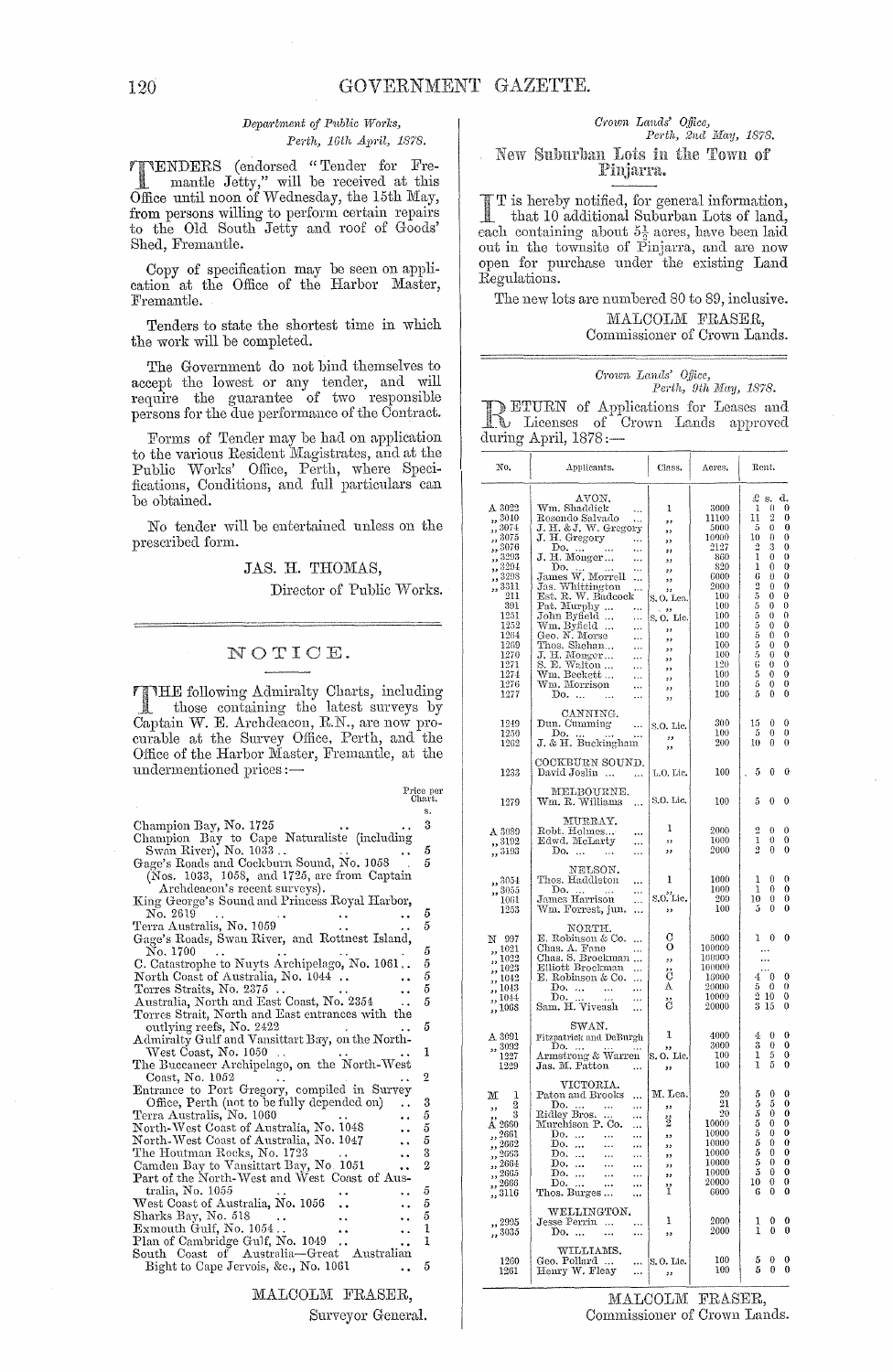No. 88.-C.S.O.

#### Colonial Secretary's Office, Perth, 11th May, 1878.

TIS Excellency The Governor directs the publication of the following Abstract of the Revenue and Expenditure of the Colony of Western Australia, for the Quarter ended 31st March, 1878, for general information.

By His Excellency's Command,

ROGER TUCKFD. GOLDSWORTHY,

#### Colonial Secretary.

| Abstract of the Revenue of the Colony of |  |  |  |  |  |
|------------------------------------------|--|--|--|--|--|
| Western Australia, for the Quarter ended |  |  |  |  |  |
| March 31st, 1878.                        |  |  |  |  |  |

Abstract of the Expenditure of the Colony of Western Australia, for the Quarter ended March 31st, 1878.

| HEADS OF REVENUE.                                                                                                                                                                                                                                                                                                                                                                                                                           |                                                                                                       | AMOUNT.                                                                                                                                                 |                                                                                                                                              | HEADS OF SERVICE.                                                                                                                                                                                                                                                                                                                                                                                                                       |                                                                                                      | AMOUNT.                                                                                |                                                                                                                                                                           |
|---------------------------------------------------------------------------------------------------------------------------------------------------------------------------------------------------------------------------------------------------------------------------------------------------------------------------------------------------------------------------------------------------------------------------------------------|-------------------------------------------------------------------------------------------------------|---------------------------------------------------------------------------------------------------------------------------------------------------------|----------------------------------------------------------------------------------------------------------------------------------------------|-----------------------------------------------------------------------------------------------------------------------------------------------------------------------------------------------------------------------------------------------------------------------------------------------------------------------------------------------------------------------------------------------------------------------------------------|------------------------------------------------------------------------------------------------------|----------------------------------------------------------------------------------------|---------------------------------------------------------------------------------------------------------------------------------------------------------------------------|
| Customs<br><b>Address Contracts</b><br>Harbor Dues<br>$\sim$ 100 $\sim$ 100 $\sim$<br>Land Sales<br><b><i>Charles Charles</i></b><br>Land Revenue<br><b>Contractor</b><br>Rents (exclusive of Land)<br>.<br>Transfer Duties<br>Licenses<br><b>Contractor</b><br>Postages<br>Commission on Money Orders<br>Telegrams<br>Fines, Forfeitures, and Fees of Court<br>Fees of Office<br>Rottnest Native Penal Farm<br>Sale of Government Property | £<br>15521<br>688<br>1601<br>20616<br>12<br>87<br>2883<br>1376<br>16<br>613<br>489<br>423<br>90<br>94 | s.<br>19<br>16<br>$\mathbf{1}$<br>17<br>$\mathbf{0}$<br>13<br>$\theta$<br>$\tilde{\mathfrak{g}}$<br>15<br>13<br>14<br>$\tilde{\mathfrak{d}}$<br>15<br>5 | $d_{\cdot}$<br>7<br>$\overline{2}$<br>$\overline{4}$<br>3<br>0<br>$\Omega$<br>6<br>10<br>1<br>3<br>9<br>0<br>5<br>$\overline{4}$<br>$\theta$ | Civil List Schedule G., 33rd Vict., \<br>No. 13<br>His Excellency The Governor<br>The Legislature<br>Colonial Secretary's Department.<br>Treasury<br>Audit Department<br>Registry<br>$\phi$ .<br>Survey<br>$\phi$ .<br>Office of Works<br><b>Contract Contract</b><br>Customs Department $\dots$<br>$\cdots$<br>Postal and Telegraph Department<br>Harbor and Light<br>do.<br>Administration of Justice<br>Medical Department<br>Police | £<br>746<br>43<br>134<br>200<br>90<br>140<br>178<br>1755<br>266<br>652<br>3090<br>664<br>1672<br>906 | s.<br>13<br>19<br>3<br>15<br>0<br>$\bf{0}$<br>6<br>4<br>15<br>8<br>19<br>3<br>16<br>10 | $d_{\bullet}$<br>4<br>4<br>$\overline{4}$<br>10<br>$\theta$<br>$\theta$<br>S<br>8<br>$\mathbf 1$<br>$\overline{2}$<br>$\tilde{\sigma}$<br>$\theta$<br>8<br>$\overline{7}$ |
| Interest<br>المتحدث المحددة<br>Reimbursements<br>Refunds<br>and the company of the company of the company of the company of the company of the company of the company of the<br>Miscellaneous Services<br>Special Revenue North District<br>Special Receipts *<br>Contributions under Scab Ordinance<br>Penalties under<br>do.                                                                                                              | 337<br>413<br>323<br>157<br>309<br>307<br>1081<br>12                                                  | $\theta$<br>11<br>17<br>6<br>$\Omega$<br>10<br>$\theta$<br>11                                                                                           | 1<br>3<br>1<br>$\theta$<br>11<br>$\overline{4}$<br>11                                                                                        | do. $\ldots$ $\ldots$<br>Gaols<br>do.<br>Rottnest Penal Establishment<br>Government Printing Department<br>Inspectors of Sheep<br>Education<br>and the state of the state of<br>Poor House and Charitable Allowances<br>Immigration<br>Pensions .<br>$\mathcal{L}^{\text{max}}$ , where $\mathcal{L}^{\text{max}}$<br>Ecclesiastical Services                                                                                           | 3626<br>692<br>362<br>228<br>229<br>953<br>811<br>92<br>292<br>577                                   | 10<br>13<br>18<br>9<br>3<br>11<br>$\overline{2}$<br>11<br>9<br>6                       | 8<br>3<br>8<br>8<br>$\overline{4}$<br>8<br>$\overline{7}$<br>8<br>$\bf{0}$<br>8                                                                                           |
| Commissariat Chest on Account)<br>of Police and Magistracy                                                                                                                                                                                                                                                                                                                                                                                  | 47458<br>3500                                                                                         | $\Omega$<br>$\Omega$                                                                                                                                    | 1<br>0                                                                                                                                       | $\cdots$<br>Works and Buildings<br>$\sim$ $\sim$ $\sim$<br>Roads and Bridges<br>Miscellaneous Services<br>Aborigines<br>$\ldots$                                                                                                                                                                                                                                                                                                        | 2015<br>1625<br>3443<br>165                                                                          | 19<br>$\theta$<br>5<br>12                                                              | 8<br>$\theta$<br>8<br>$\mathbf{1}$                                                                                                                                        |
| $T$ OTAL                                                                                                                                                                                                                                                                                                                                                                                                                                    | 50958                                                                                                 | 0                                                                                                                                                       | 1                                                                                                                                            | Crown Agents $\dots$<br>Refunds                                                                                                                                                                                                                                                                                                                                                                                                         | 3000<br>115                                                                                          | $\theta$<br>16                                                                         | $\theta$<br>8                                                                                                                                                             |
| Audit Office, Perth, May 10th, 1878.<br>E. L. COURTHOPE, Auditor-General.                                                                                                                                                                                                                                                                                                                                                                   |                                                                                                       |                                                                                                                                                         |                                                                                                                                              | $T$ <sub>OTAL</sub>                                                                                                                                                                                                                                                                                                                                                                                                                     | 28775                                                                                                | 7                                                                                      | 4                                                                                                                                                                         |
| * Under this head is included royalty on<br>Guano, £299 10s. 0d.                                                                                                                                                                                                                                                                                                                                                                            |                                                                                                       |                                                                                                                                                         |                                                                                                                                              | Audit Office, Perth, May 10th, 1878.<br>E. L. COURTHOPE, Auditor-General.                                                                                                                                                                                                                                                                                                                                                               |                                                                                                      |                                                                                        |                                                                                                                                                                           |

#### Crown Lands' Office, Perth, 1st April, 1878.

IS Excellency the Governor has been pleased, on the recommendation of the Commissioner<br>of Crown Lands, to set apart as a Public Reserve the land described in the Schedule below,  $\mathbb{R}$ for the purpose therein set forth :-

|  |  | RESERVE. |  |  |
|--|--|----------|--|--|
|  |  |          |  |  |

| Recorded<br>Number |  | $\overset{\text{Content.}}{\Lambda}$ , $\overset{\text{R.}}{\Lambda}$ , $\overset{\text{P.}}{\Lambda}$ | Description of Boundaries.                                                                                                                                                                                                                                                                                                                                                                                                                                                                                                                    | Purpose for which made.                      |
|--------------------|--|--------------------------------------------------------------------------------------------------------|-----------------------------------------------------------------------------------------------------------------------------------------------------------------------------------------------------------------------------------------------------------------------------------------------------------------------------------------------------------------------------------------------------------------------------------------------------------------------------------------------------------------------------------------------|----------------------------------------------|
| 291 A              |  | 5 0 0                                                                                                  | Bounded on the <i>North north-west</i> by about 6 chains 30<br>links of the South-south-east boundary of Avon Location<br>634, extending West-south-west from its junction with<br>the western side of a public road. On the West-south-<br>west by a line about 7 chains 7 links in length, extending<br>South-south-east. On the South-south-east by an East-<br>north-east line of 7 chains 70 links; and on the East-<br>north-east by the western side of aforesaid public road to<br>the starting point. All measurements more or less. | For schools at Moorumbine.<br>Avon District. |

MALCOLM FRASER, Commissioner of Crown Lands.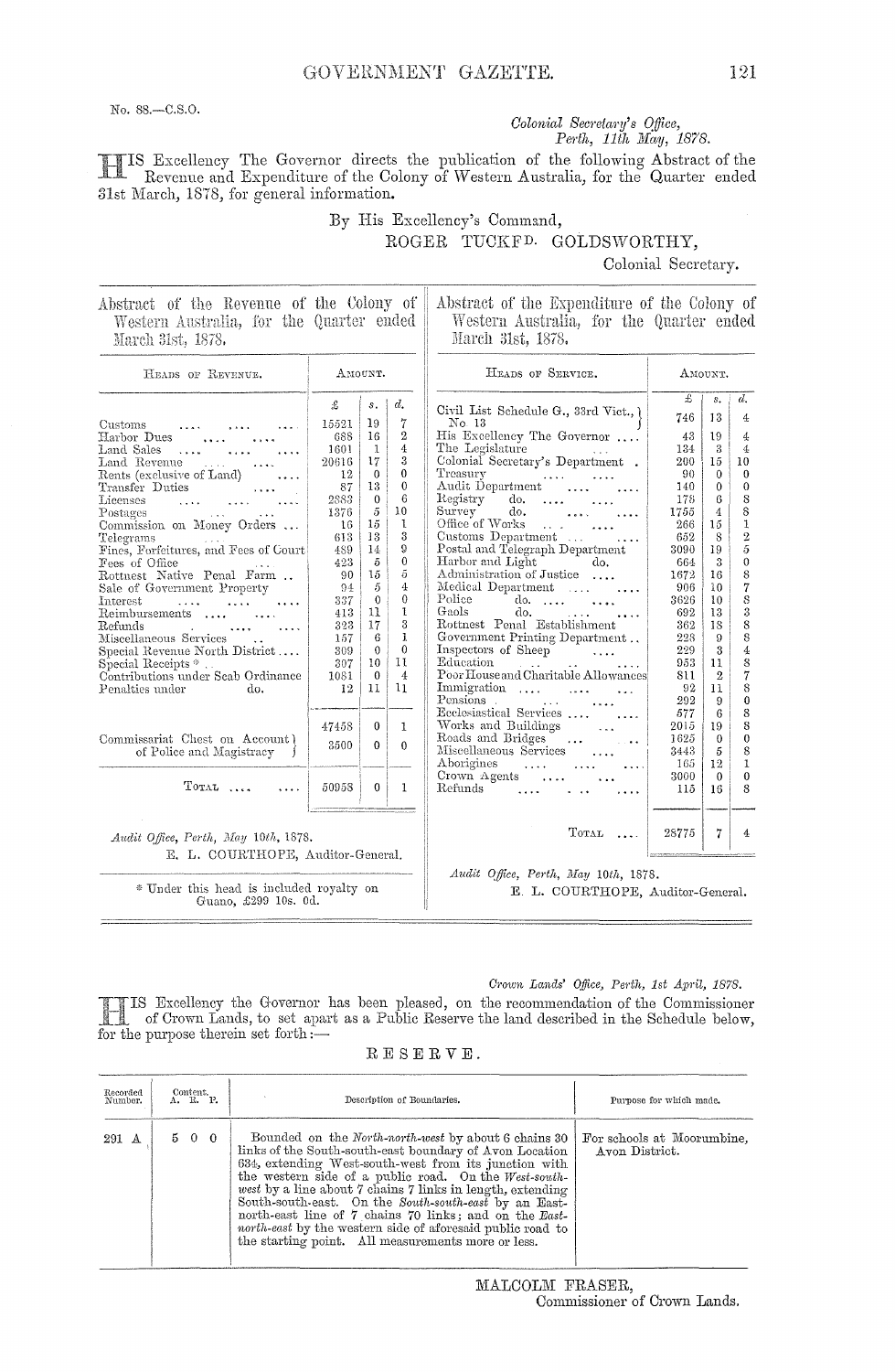#### 122 GOVERNMENT GAZETTE.

#### LAND SALES.

*Cl'own Lands' Office, Perth, 14th May, 1878.* 

T HE undermentioned Allotments of Land will be offered for Sale, at Public Auction, on the dates and at the places specified in the Schedule below, at one o'clock, p.m. SCHEDULE.

| Date of Sale.                               | Place of Sale.                                                                                | Description of Lot.                                                                                                                                      | Number of Lot.                                                                                                                           | Quantity.<br>r.<br>p.<br>a.                                                            | Upset Price.                                                       |
|---------------------------------------------|-----------------------------------------------------------------------------------------------|----------------------------------------------------------------------------------------------------------------------------------------------------------|------------------------------------------------------------------------------------------------------------------------------------------|----------------------------------------------------------------------------------------|--------------------------------------------------------------------|
| 1878.<br>5th June<br>Do.<br>Do.<br>6th June | Perth<br>$\cdots$<br>Do.<br>$\ddotsc$<br>$\cdots$<br>York<br>$\ddotsc$<br>Northam<br>$\cdots$ | Gingin<br>T <sub>own</sub><br>$\cdots$ $\cdots$<br>Do.<br>Do.<br>$\sim$ .<br>$\cdots$<br>${\rm York}$<br>Sub.<br>$\cdots$<br>Northam<br>Do.<br>$\ddotsc$ | -53<br>$\ddotsc$<br>$\cdots$<br>$\cdots$<br>54<br>$\cdots$<br>$\cdots$<br><br>121<br>$\cdots$<br>90<br>$\ddotsc$<br>$\cdots$<br>$\cdots$ | 8<br>$\overline{2}$<br>$\perp$<br>2<br>2 20<br>10<br>$\theta$<br>$\theta$<br>5<br>0 38 | $\pounds9$ per lot.<br>$\pounds2$ per acre.<br>$\pounds1$ 10s. do. |

MALCOLM FRASER, Commissioner of Crown Lands.

## *CI'own Lands' Office, Pel·th, May 9th, 1878.*

THE areas of land hereinafter described, the<br>boundaries of which as applied for have<br>been more pertinderly shown and set forth in been more particularly shown and set forth in the records and plans belonging to this office, are hereby laid out and defined in accordance with the provisions of number forty-three of the Land Regulations now in force :—

| Recorded Content |    | District. | Name of Applicant. |
|------------------|----|-----------|--------------------|
| 1202             | 10 | Victoria  | William Gee.       |

MALCOLM FRASER, Commissioner of Crown Lands.

*Crown Lands' Office,*<br> *Perth, 9th May, 1878.*<br> **R** ETURN of Applications to Purchase<br>
Crown Lands approved during April, 1878:-

| No.        | Applicants.                                    |            | Acres.                                     |          | PURCHASE<br>MONEY.  |               |
|------------|------------------------------------------------|------------|--------------------------------------------|----------|---------------------|---------------|
| 9891       | Avon.<br>982   Chas. C. Smith*<br>John Taylor* |            | 100<br>$100\,$                             | £<br>14  | s.<br>0.<br>$2\;15$ | d.<br>0<br>0  |
|            | COCKBURN SOUND.<br>236 Michael Murphyt         | $\dddotsc$ | 10                                         | 5.       | 0                   | 0             |
| 49         | KENT.<br>George Chester                        |            | 40                                         | 20.      | 0                   | $\theta$      |
| 104<br>105 | MURRAY.<br>Robert Holmest<br>Do.               |            | 20<br>10                                   | 10<br>5. | 0.<br>0             | $\bf{0}$<br>0 |
|            | Swan.<br>794 William T. King                   |            | 40                                         | 20       | $\Omega$            | -0            |
| 121        | WILLIAMS.<br>Henry W. Fleay                    |            | 40                                         | 20       | 0                   |               |
|            | * Clause 44.                                   |            | <sup><math>\dagger</math></sup> Clause 43. |          |                     |               |

MALCOLM FRASER,

Commissioner of Crown Lands.

#### DEPARTMENT OF LAND TITLES.

#### Transfer of Land Act, 1874.

TAKE NOTICE that Thomas Bird of York farmer **L** as being entitled to an estate in fee simple in possession in all that and those parcels of land described in the maps and buoks of the Survey Office and of record therein as York Town Lots 203 and 204 has made application to bring the same under the operation of the above-named Act.

AND FURTHER TAKE NOTICE that all persons claiming to have any title or interest in the aforementioned<br>parcels of land are reneary resoure to lodge with the<br>Registrar of Titles on or before the twenty-eventh day<br>of May instant a *caveat* forbidding the same from being brought under the said Act.

> J. C. H. JAMES, Commissioner of Land Titles.

Perth, 7th May, 1878.

Transfer of Land Act, 1874 TAKE NOTICE that John Hole Duffield of Fre-<br>
annule land proprietor as being entitled to an<br>
estate in fee simple in possession in the following piece<br>
or pareel of land viz.:-Fremantle Town Lot No. 232<br>
as the same is des

AND FUHTHER TAKE NOTICE that all persons claiming<br>to have any title or interest in the said land ARE<br>HEREBY REQUIRED to lodge with the Registrar of Titles on or before the twenty-ninth day of May inst. a *caveat*  forbidding the same from being brought under the operation of the said Act.

> J. C. H. JAMES, Commissioner of Land Titles.

Perth, 7th May, 1878,

Transfer of Land Act, 1874.

TAKE NOTICE that Richard Roach Jewell of Perth Gentleman as being entitled to an estate in fee simple in possession in Perth Suburban Lots 43 and 44 as the same are described in the maps and books of the Survey Office and application to bring the same under the operation of the above-named Act.

AND FURTHER TAKE NOTICE that all persons claim-<br>ing to have any estate title or interest in the lands aforesaid ARE HEREBY REQUIRED to lodge with the Registrar of Titles or before the 29th day of May instant a *caveat* forbidding the same from being brought under the said Act.

J. C. H. JAMES. Commissioner of Land Titles.

Perth, 7th May, 1878.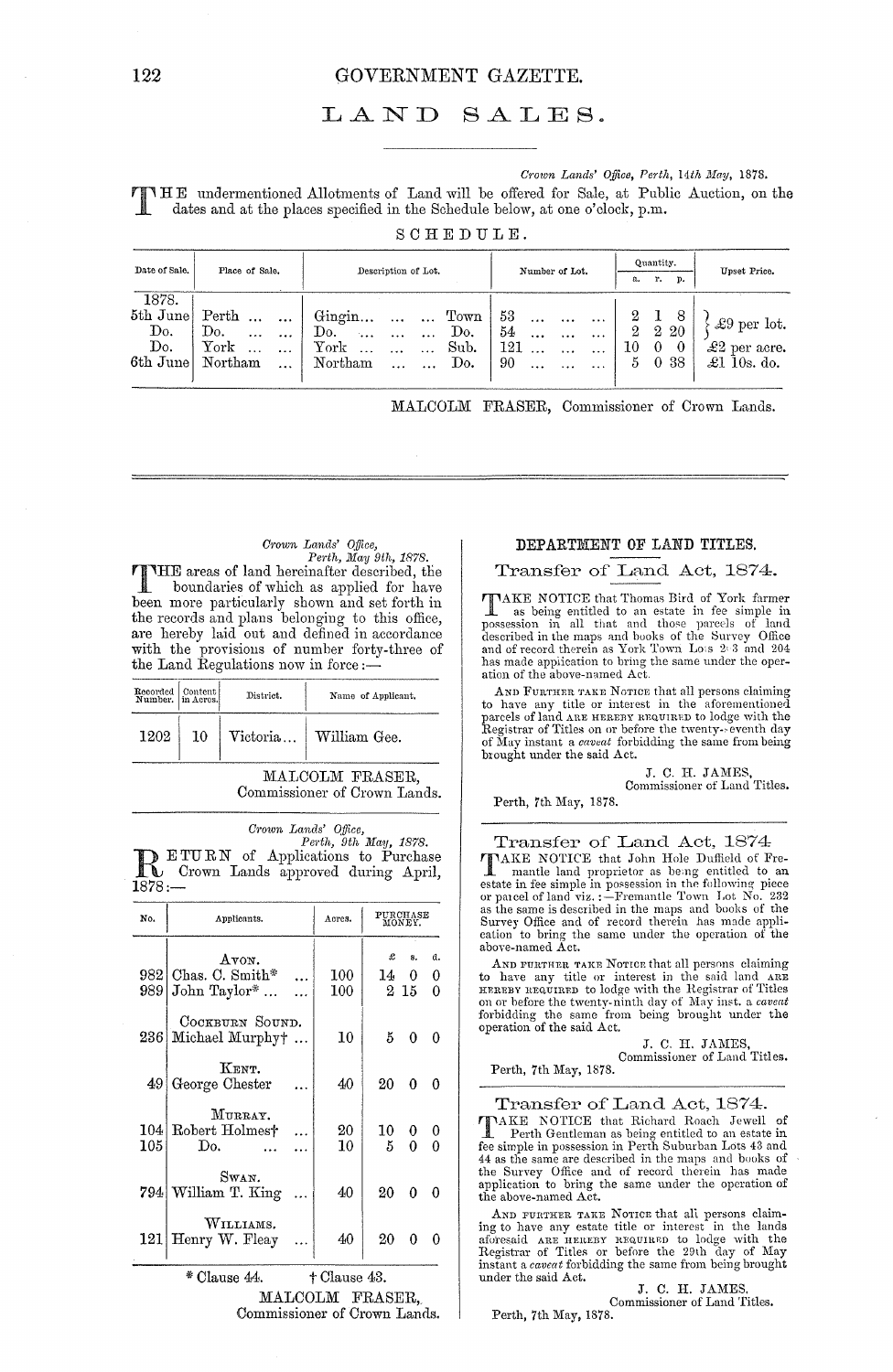Transfer of Land Act, 1874.

TAKE NOTICE that Ygnasi Anton Joseph R. Boladeras of Perth storekeeper as being entitled<br>to an estate in fee simple in possession in all that and<br>those parcels of land situate in Perth aforesaid and<br>known and described in named Act.

AND FURTHER TAKE NOTICE that all persons claiming<br>to have any estate title or interest in the said parcels of land ARE HEREBY REQUIRED to lodge with the Registrar of Titles on or before the 10th day of June next a *caveat* forbidding the same from being brought under the operation of the said Act.

J. C. H. JAMES Commissioner of Land Titles. Perth, 10th May, 1878.

Transfer of Land Act, 1874.<br>TAKE NOTICE that John Lewis of Perth Brick-<br>layer as being entitled to an estate in fee simple **TIMAKE NOTICE** that John Lewis of Perth Brick-<br>layer as being entitled to an estate in fee simple<br>in possession in all that piece or parcel of land known<br>and described in the maps and books of the Survey<br>Office and of rec

AND FURTHER TAKE NOTICE that all persons claiming to have any title or interest in the land aforesaid<br>Are neareny neourant to lodge with the Registrar of<br>Titles on or before the tenth day of June next a *caveat*<br>forbidding the same from being brought under the said Act.

J. C. H. JAMES, Commissioner of Land Titles.

Perth, 10th May, 1878.

Transfer of Land Act, 1874. **TIMAKE NOTICE** that William Buckingham of Perth laborer has made application as being entitled to an estate in fee simple in possession in all that pareel of land known and described in the maps and books of the Survey Of

as "Perth Town Lot W 7" to bring the same under<br>the operation of the above-named Act.<br>And Furtner TAKE Nortons that all persons claim-<br>ing to have any estate title or interest in the said parcel<br>of land ARE HEREBY REQUIRE

Commissioner of Land Titles. Perth, 10th May, 1878.

Transfer of Land Act, 1874. **TIMAKE NOTICE** that Thomas Grigson of York<br>In possession in the South West quarter of Perth Town<br>Iot G 14 being bounded on the South West quarter of Perth Town<br>Lot G 14 being bounded on the South West by<br>seventy-one and a

boundary at the distance of one chain forty links on<br>the South East by one chain forty links of Town Lot<br>G is and on the North West by one chain forty links<br>of the other portion of South West half of the said Lot<br>G 14 has

J. C. H. JAMES,<br>Commissioner of Land Titles.

Perth, 8th May, 1878.

Transfer of Land Act, 1874. TAKE NOTICE that George Glyde of Perth Esquire<br>
I has made application as being entitled to an<br>
estate in fee simple in possession in Perth Building<br>
Lot Y 94 as the same is described in the maps and<br>
books of the Survey o

AND FURTHER TAKE NOTICE that all persons claiming<br>any estate right title or interest in the aforesaid Lot Y<br>94 ARE HEREBY REQUIRED to lodge with the Registrar<br>of Titles on or before the twenty-fourth day of June next a *ca'real* forbidding the same from being brought under the operation of the said Act.<br>
J. C. H. JAMES,

Commissioner of Land Titles.

Perth, 8th May, 1878.

DY VIRTUE of Her Majesty's Writ, under the hand of the Governor and the Public Seal, to me directed, dated the first day of May, 1878, I do hereby give Public Notice that a General Election for the Election of One member to serve in the Legislative Council for the Electoral District of Perth, will be held in the Town Hall, in the City of Perth, at 10 o'clock in the forenoon of Wednesday, the twenty-second day of May instant, pursuant to an Ordinance of the Legislative Council intituled " *An Ordinance to provide for the Establish-"ment of a Legislative Oouncil, the DiviBion of "the Oolony into Electoml Districts, and the " Election of ]{embe1's to se1've in such Omtncil;"*  at which day and place all persons entitled to vote at the said General Election are requested to give their attendance.

Dated the 2nd day of May, 1878.

#### JAMES B. ROE,

Returning Officer for the Electoral District of Perth.

*Comptroller's* Office, *p"emantle, llth May, 1878.*  A CERTIFICATE of Freedom has been<br>issued to the undermentioned convict, whose sentence has expired:-

Reg. No. 10009 William Barrett

HIS Excellency the Governor has been pleased to revoke the Tickets-of-Leave of the undermentioned Convicts :-

> Reg. No. 9727 Joshua Ellis ", 10008 James Clarke JOHN F. STONE, Superintendent.

'l'HE undermentioned applications to destroy Wild Cattle and Horses during the remaining portion of the year 1878, have been received at this Office in accordance with 34 Vict., No. 24:-

William O. Mitchell (11) Self and son.<br>William Proctor Scott... Self and Robert Scott. W. PEARCE CLIFTON, R.M.

Resident Magistrate's Office, Bunbury, 6th May, 1878.

LIST of applications received by the  $\mathcal{L}$  Resident Magistrate, Murray, for licenses to destroy Wild Cattle and Horses under "The Wild Cattle Nuisance Act, 1871," for the remaining portion of the year 1878 :-

Jos. Logue ... ... Self, J. H. Logue, and R. B. Wells.

J. G. MURRAY, R.M.

Resident Magistrates' Office, Pinjarrah, 4th May, 1878.

#### Bunbury Municipality.

L IST of Carriage Licenses issued by Bunbury MunicipaJity, between January and 30th April, 1878: the 1st

| No. | Name.         |           | Wheels, $\pounds$ s. $\mid$ No. |   |     |    |     | Name.               |           | Wheels. £ s. |     |      |   |
|-----|---------------|-----------|---------------------------------|---|-----|----|-----|---------------------|-----------|--------------|-----|------|---|
|     | 1 W. Spencer  |           | 4                               |   |     |    |     | 10 W. B. Mitchell   |           | 2            |     | 0.10 |   |
|     | 2 C. Wisbey   | $\cdots$  | 2                               | 0 | -10 |    |     | 11 Revd. J. Withers |           | 4            |     |      | 0 |
|     | 3 R. Forrest  | $\ddotsc$ | 4                               |   |     |    |     | 12 Jas. Moore       | $\cdots$  | 4            |     |      | 0 |
|     | 4 Geo. Rich   |           | 4                               |   |     |    |     | 13 J. E. Hands      | $\ddotsc$ | 2            |     | 010  |   |
| 5   | Do.           | $\ddotsc$ | 4                               |   | 0   |    |     | 14 T. C. Carey      |           | 4            |     |      | 0 |
|     | 6 J. E. Hands | $\ddotsc$ | 2                               | 0 | -10 | 15 | Do. | $\cdots$            | $\cdots$  |              |     |      | 0 |
|     | 7 J. Sampson  | .         | 2                               |   | 010 |    |     |                     |           |              |     |      |   |
|     | 8 D. North    | $\cdots$  | 2                               | 0 | 10  |    |     |                     |           |              | £12 |      |   |
|     | $9J.E.$ Hands |           |                                 |   |     |    |     |                     |           |              |     |      |   |

#### WM. SPENCER,

Chairman, Bunbury Municipality. Bunbury,4th May, 1878.